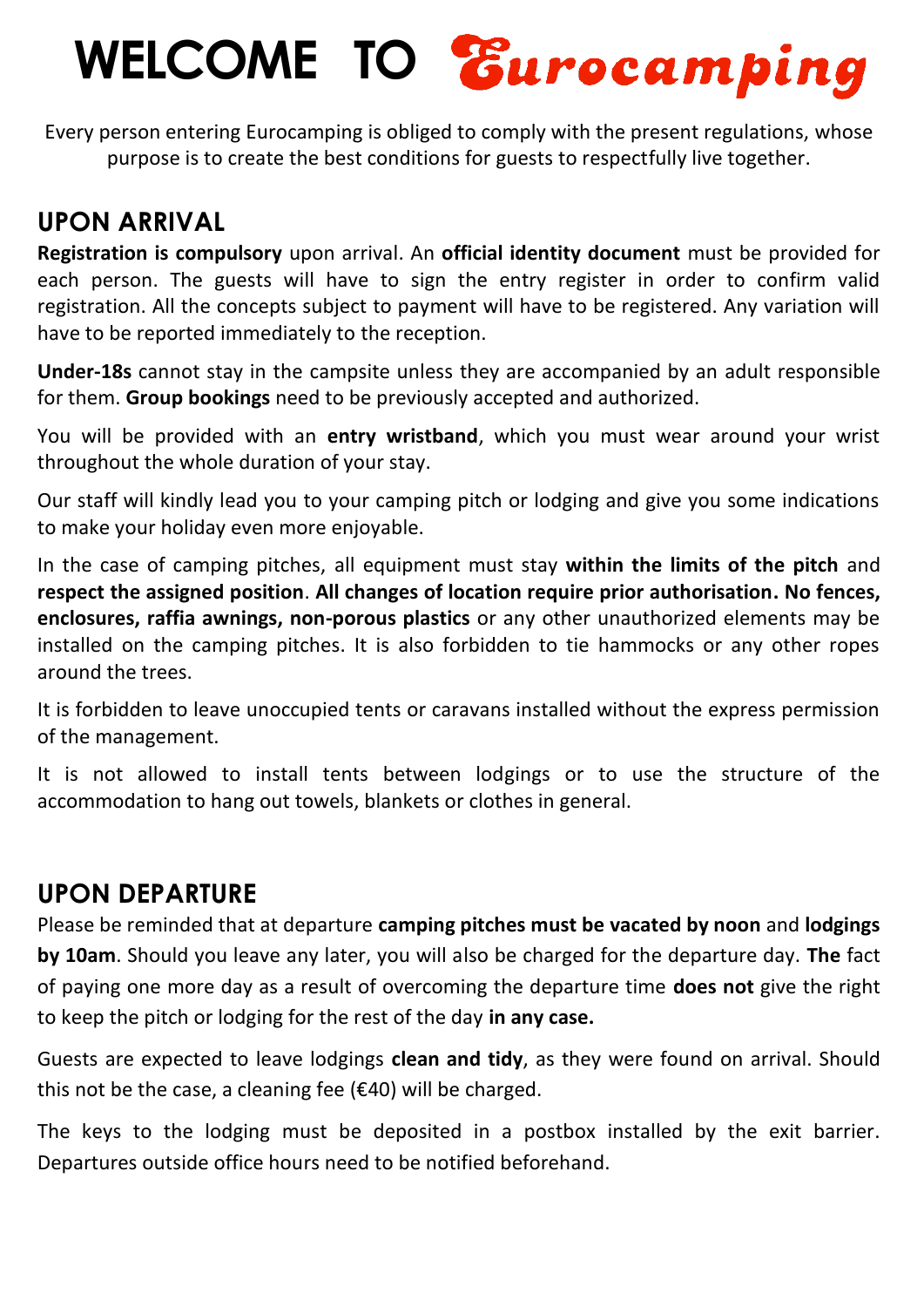# **LIVING TOGETHER ON THE CAMPSITE**



The **period of silence** at the site shall be from **midnight to 8am**. During these times, **the traffic of motor vehicles in the campsite is forbidden**, with the exception of service staff and those guests who are allowed to depart from 7am. In the case of guests wanting to enter the campsite after midnight, a carpark outside the camping precinct will be provided.

To avoid possible accidents**, cycling on the campsite is not allowed between 10pm and 7am**, except for the staff.

To ensure that everyone has a pleasant holiday and the protection of the natural environment, one must support a minimum of silence all day long, keeping the volume of radios, televisions and other electronic devices at minimum to ensure it does not bother other guests.

It is recommended that vehicles shall be used as little as possible within the campsite and the **speed** must be reduced to **10km/hour**.

Please note that the management authorises staff to remove any towels or objects left unattended on sunbeds on the swimmingpool for too long in order to reserve them.

### **VISITORS**

Vistors will only be allowed if invited by a camping guest. All persons **not included in the main stay will be treated as visitors.**

Guests will need to welcome their visitors in the reception upon their arrival and ensure that they are duly **registered**. **An official identity document** must be provided **for each person** and the corresponding **visitor fee** shall be paid **upon registration**.

Visitors will be able to enjoy Eurocamping facilities until 6 pm. on the following day, only when the **maximum capacity of the pitch / accommodation allows it**.

Visitors carrying pets can access the campsite but they will need to respect the areas particulary defined for this purpose.

Please be reminded that our guests are responsible for their visitors' behaviour.

In order to ensure our guests' well-being, we would like to remind you that Xalets Confort Plus and Best Village are exclusive private complexes. Therefore, other guests or visitors who exceed the maximum capacity of the accommodation are **not** allowed to access or use these facilities.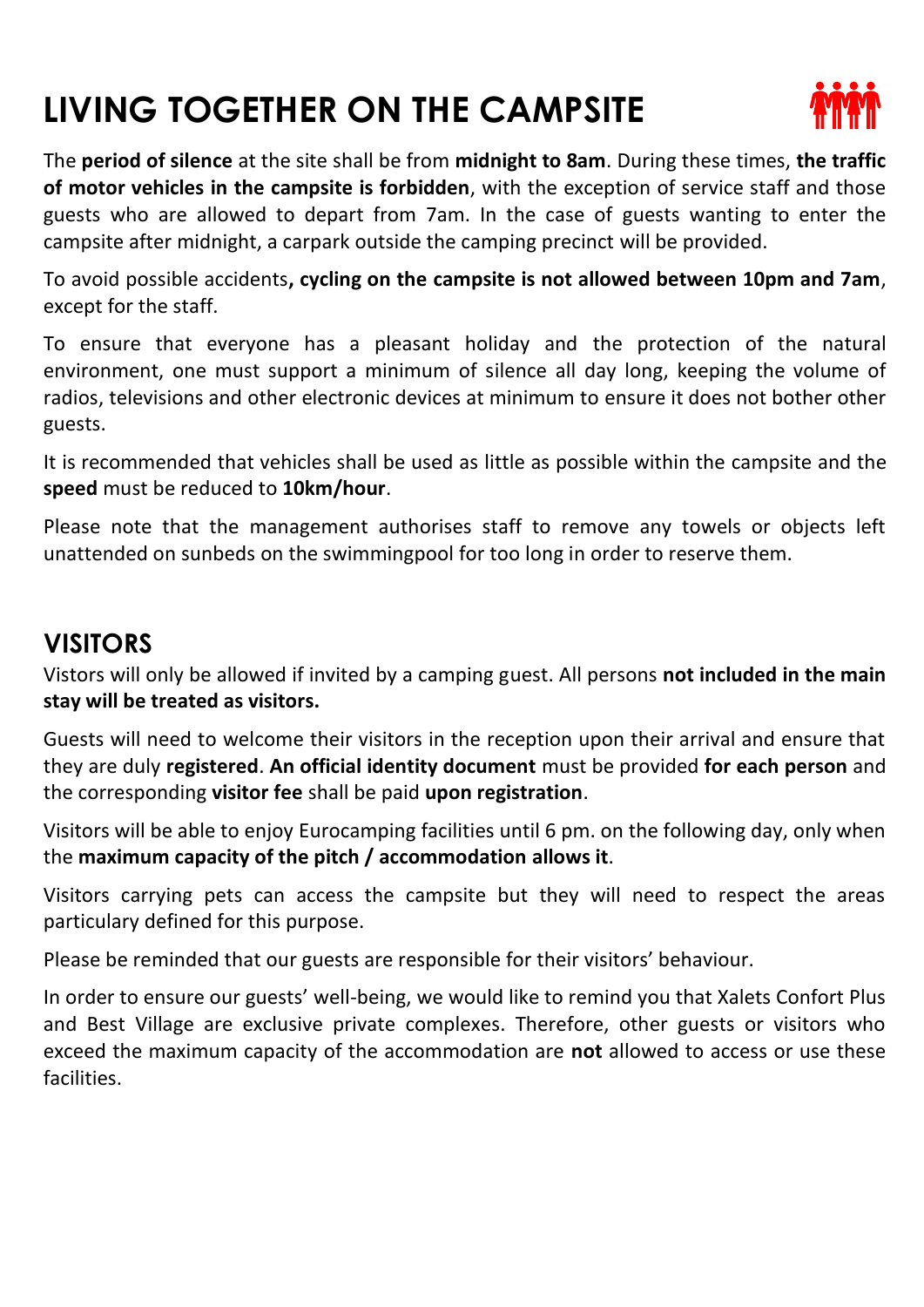

#### **PETS**

Owners of dogs or any other authorised animal shall comply with the *Official Regulation* issued by the *Generalitat de Catalunya* or the competent body that corresponds.

- Owners will be held responsible for any damages to belongings or people caused by their animals.
- All pets must have an **updated vaccination record and a copy** of it shall be **handed at reception upon check in**.
- The entrance to the campsite is forbidden to dogs classed as **dangerous breeds**.
- Pets may not be left alone or unattended on the camping pitches. Moreover, dogs must always be kept on a lead.
- Pets are not allowed in the restricted areas.
- Dogs must use the specially designated area (**Pipi Can)** to do their business.

## **SAFETY**



For your safety and for the safety of others, we strongly ask that you pay the utmost attention and carefully follow our recommendations:

- No fires may be lighted with wood or any other sort of fuel excepting **gas** or **charcoal**.
- A **barbecue** must be used and the strictest safety measures shall always be adopted:
	- o Before lighting a barbecue, always make sure **no temporary prohibition signs** are present (wind gusts of over 25km/h or/and on days of low humidity). The management keeps its right to prohibit using barbecues in days of adverse weather conditions.
	- o It is forbidden to leave a **barbecue unattended**.
	- o It is compulsory to have a **container with water** next to the barbecue for emergencies.
	- o Never light barbecues **too close** to the accommodation.
	- o Before disposal, make sure that the fire has been **completely extinguished** and once the ashes are **cold** throw them in the **corresponding container** located in the points of selective collection.
- Each tent, caravan, camper or any other vehicle shall be equipped with a **personal fire extinguisher**.
- Never leave electric equipment switched on in your absence.
- Campers shall have a cable protected by **moisture-proof hose**, equipped with a jack plug with ground connection.
- We kindly ask you to **always** follow the specific rules and regulations for the **swimming pool areas**, as well as any advice coming from the **lifeguards**.